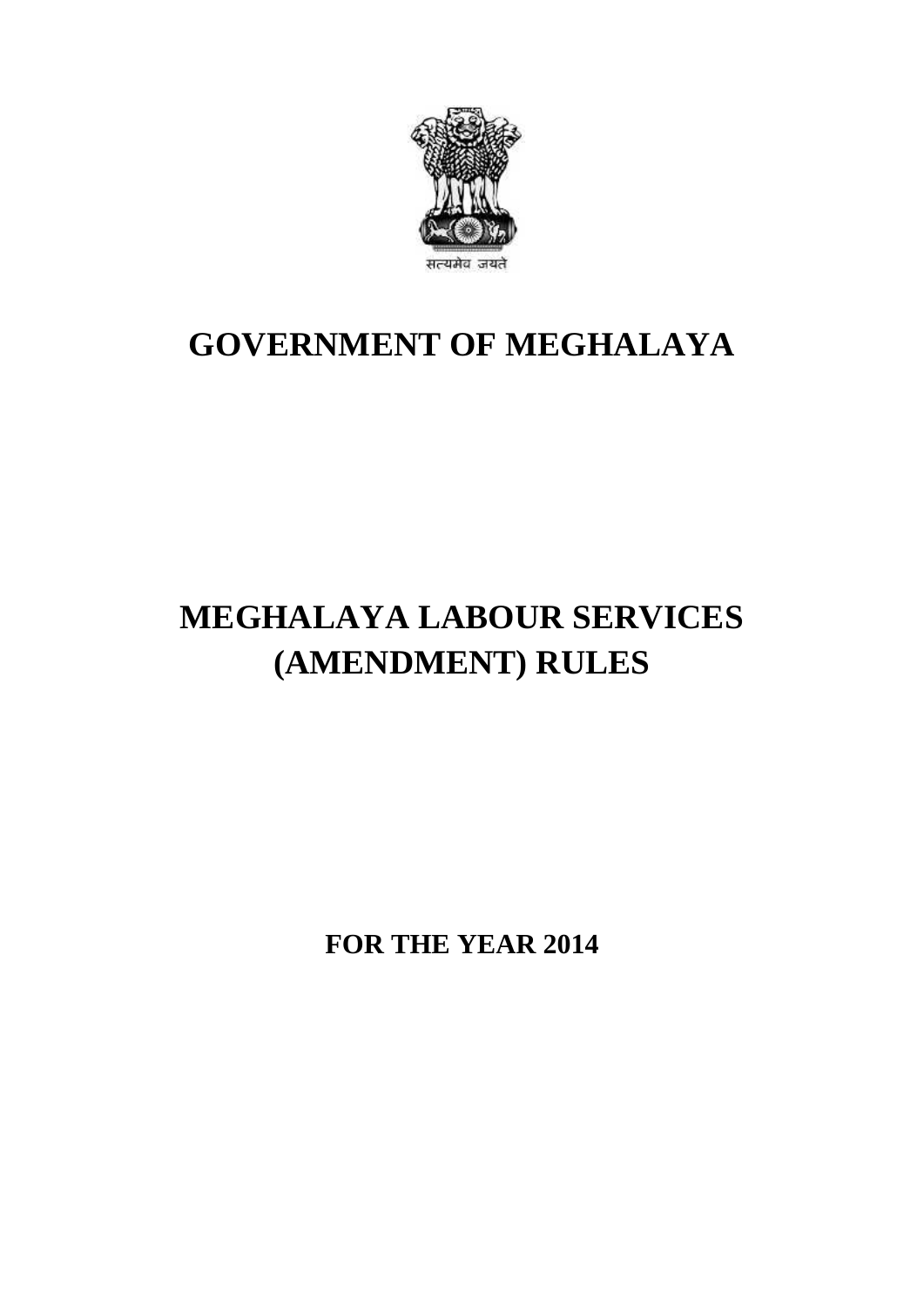## **The 25th November, 2014.**

**No. LBG.25/90/218** – In exercise of the powers conferred by proviso to Article 309 of the Constitution of India, the Governor of Meghalaya is pleased to make the following Rules to amend the Meghalaya Labour Service Rules, 2000 (hereinafter referred to as the Principal Rules), namely:-

1. **Short title and commencement** – (1) These rules may be called the Meghalaya Labour Services (Amendment) Rules, 2014. es to amend the Meghalaya Labour Service Rules, 2000 (hereinafter referred to as icipal Rules), namely:-<br>
Short title and commencement – (1) These rules may be called the Meghalaya Lab<br>
Services (Amendment) Rules, 2014.<br>
(

(2) They shall come into force from the date of notification in the Official Gazette.

2. **Amendment of Rule 4** – For the existing sub-rule (1) of Rule 4 of the principal Rules, the following shall be substituted, namely –

|       |                                             | <b>Amendment of Rule 4</b> – For the existing sub-rule (1) of Rule 4 of the $p$ |
|-------|---------------------------------------------|---------------------------------------------------------------------------------|
|       | he following shall be substituted, namely – |                                                                                 |
|       |                                             | (1) The Service shall consist of the following grade and post namely:-          |
| (i)   | Senior Grade                                | Joint Labour Commissioner                                                       |
| (ii)  | Grade I                                     | Deputy Labour Commissioner<br><b>Assistant Labour Commissioner</b>              |
| (iii) | Grade II                                    | Labour Inspector"                                                               |
|       |                                             |                                                                                 |

- 3. **Amendment of Rule 7** In Rule 7 of the principal Rules –
- (iii) Grade II Labour Inspector"<br>
. **Amendment of Rule 7** In Rule 7 of the principal Rules –<br>
(i) For the existing sub-rule (2), the following shall be substituted, namely –

(i) For the existing sub-rule (2), the following shall be substituted, namely –<br>
"(2) Appointment to the post of Deputy Labour Commissioner shall be made by promotion from amongst the members of the Service holding the post of Assistant Labour<br>
Commissioner as specified in Schedule II and possessing the requisite experience and<br>
included in the Select List approved under sub-rule (5) of Commissioner as specified in Schedule II and possessing the requisite experience and included in the Select List approved under sub-rule (5) of Rule 9."

For the existing sub-rule (3), the following shall be substituted, namely:<br>
"(3) Appointment to the post of Assistant Labour Commissioner shall be made by promotion from amongst the members of the service holding the post of Labour<br>Inspector as specified in Schedule-II and possessing the requisite experience and<br>included in the Select List approved under sub-rule (5) of Rule Inspector as specified in Schedule-II and possessing the requisite experience and included in the Select List approved under sub-rule (5) of Rule 9."

"(4) Appointment to the post of Labour Inspector shall be made by direct recruitment on the result of the Competitive Examination conducted by the Meghalaya Public Service Commission." Following new Schedule I shall be submitted, namely –<br>following new Schedule I shall be submitted, namely –

4. **Amendment of Schedule I** – For the existing Schedule I of the principal Rules, the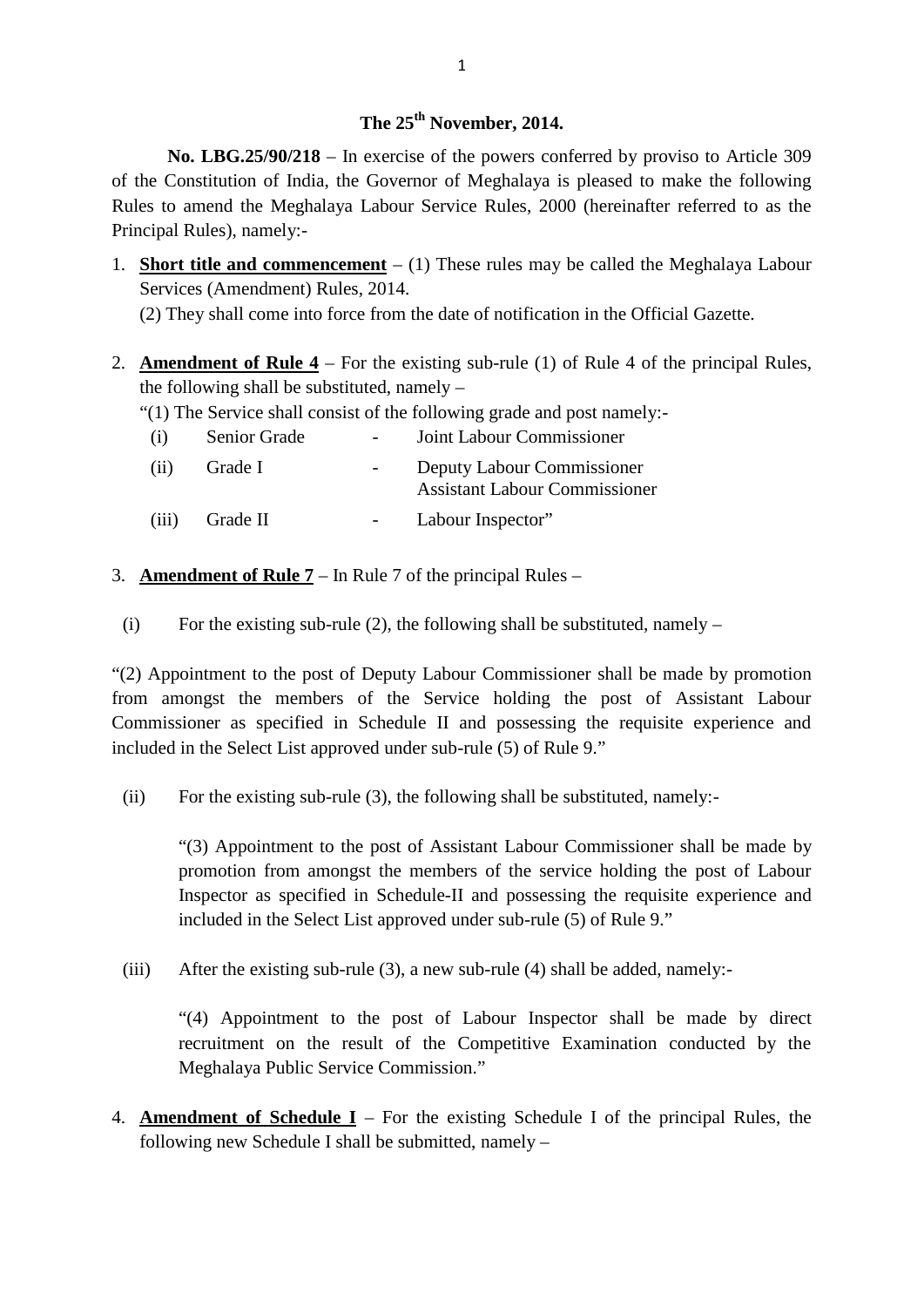# **"Schedule – <sup>I</sup>** 2<br>**(Schedule – I)**<br>**(See Rule 6)**

|                |                                         | "Schedule $-I$                                      |                       |                |                |
|----------------|-----------------------------------------|-----------------------------------------------------|-----------------------|----------------|----------------|
|                |                                         | (See Rule 6)                                        |                       |                |                |
| SI.            | <b>Name of Post</b>                     | Time scale pay                                      | <b>Number of post</b> |                |                |
| No.            |                                         |                                                     | Permanent             | Temporary      | Total          |
| 1              | Joint Labour<br>Commissioner            | Rs.<br>26700-800-33100-1000-<br>$42100/-$           | 1                     |                | $\overline{2}$ |
| 2              | Deputy Labour<br>Commissioner           | Rs.<br>23300-700-27500-830-<br>32480-970-39270/-    |                       | 7              | 8              |
| 3              | <b>Assistant Labour</b><br>Commissioner | 20700-620-24420-730-<br>Rs.<br>29530-890-36650/-    | $\Omega$              | $\overline{4}$ | $\overline{4}$ |
| $\overline{4}$ | Labour Inspector                        | 14100-350-16550-EB-<br>Rs.<br>460-20690-620-27510/- | 6                     | 44             | 50             |

5. **Amendment of Schedule II** – For the existing Schedule I of the principal Rules, the following new Schedule I shall be submitted, namely –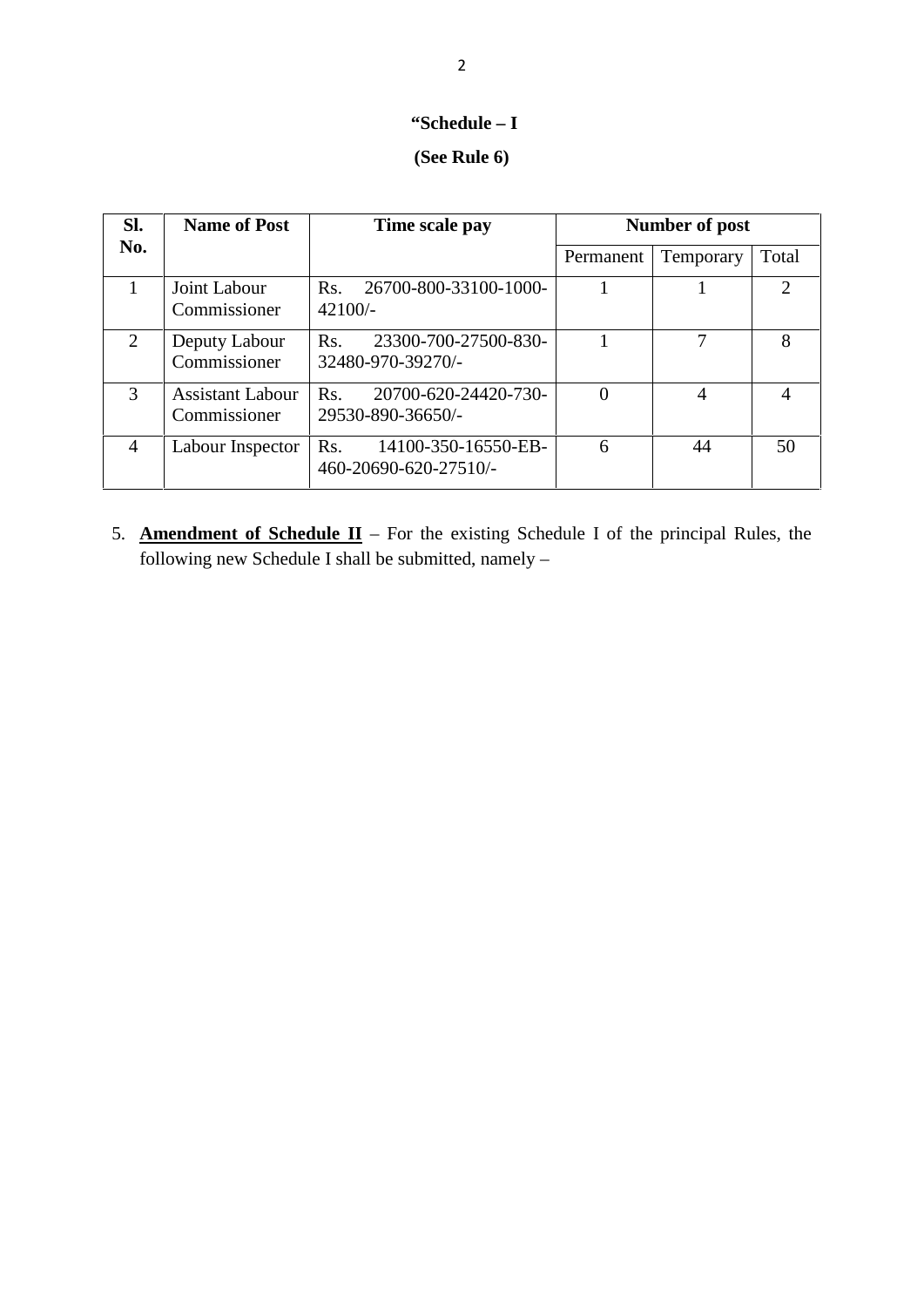### **"Schedule-II**

**(See Rule 7)**

|              |                                     |                                                                                                                                                             | "Schedule-II                                                                               |                        |                        |                                                                                         |                                                                                                                                                                                                                                                |
|--------------|-------------------------------------|-------------------------------------------------------------------------------------------------------------------------------------------------------------|--------------------------------------------------------------------------------------------|------------------------|------------------------|-----------------------------------------------------------------------------------------|------------------------------------------------------------------------------------------------------------------------------------------------------------------------------------------------------------------------------------------------|
|              |                                     |                                                                                                                                                             | (See Rule 7)                                                                               |                        |                        |                                                                                         |                                                                                                                                                                                                                                                |
| Sl.<br>No.   | Name of<br>the post                 | Method of<br>recruitment<br>with<br>percentage of<br>vacancies to<br>be filled up<br>in any<br>recruitment<br>year by direct<br>recruitment<br>or promotion | Direct<br>recruitment                                                                      | Promotion              |                        |                                                                                         |                                                                                                                                                                                                                                                |
| $\mathbf{1}$ | Joint<br>Labour<br>Commiss<br>ioner |                                                                                                                                                             | Educational<br>qualificatio<br>etc<br>$\mathbf n$<br>required for<br>direct<br>recruitment | Lowe<br>r age<br>limit | Uppe<br>r age<br>limit | Person<br>eligible<br>for<br>conside<br>ration<br>of<br>promoti<br>on<br>to<br>the post | Qualification,<br>experience, etc.                                                                                                                                                                                                             |
| $\mathbf{1}$ | $\overline{2}$                      | 3                                                                                                                                                           | $\overline{4}$                                                                             | 5                      | 6                      | $\overline{7}$                                                                          | 8                                                                                                                                                                                                                                              |
| $\mathbf{1}$ | Joint<br>Labour                     | Promotion                                                                                                                                                   |                                                                                            |                        |                        | Deputy<br>Labour<br>Commi<br>ssioner                                                    | Must<br>have<br>rendered not than<br>less<br>than<br>3<br>(three) years of<br>continuous<br>in<br>the<br>service<br>post of Deputy<br>Labour<br>Commissioner<br>on the first day<br>of the year in<br>which<br>the<br>selection<br>is<br>made. |